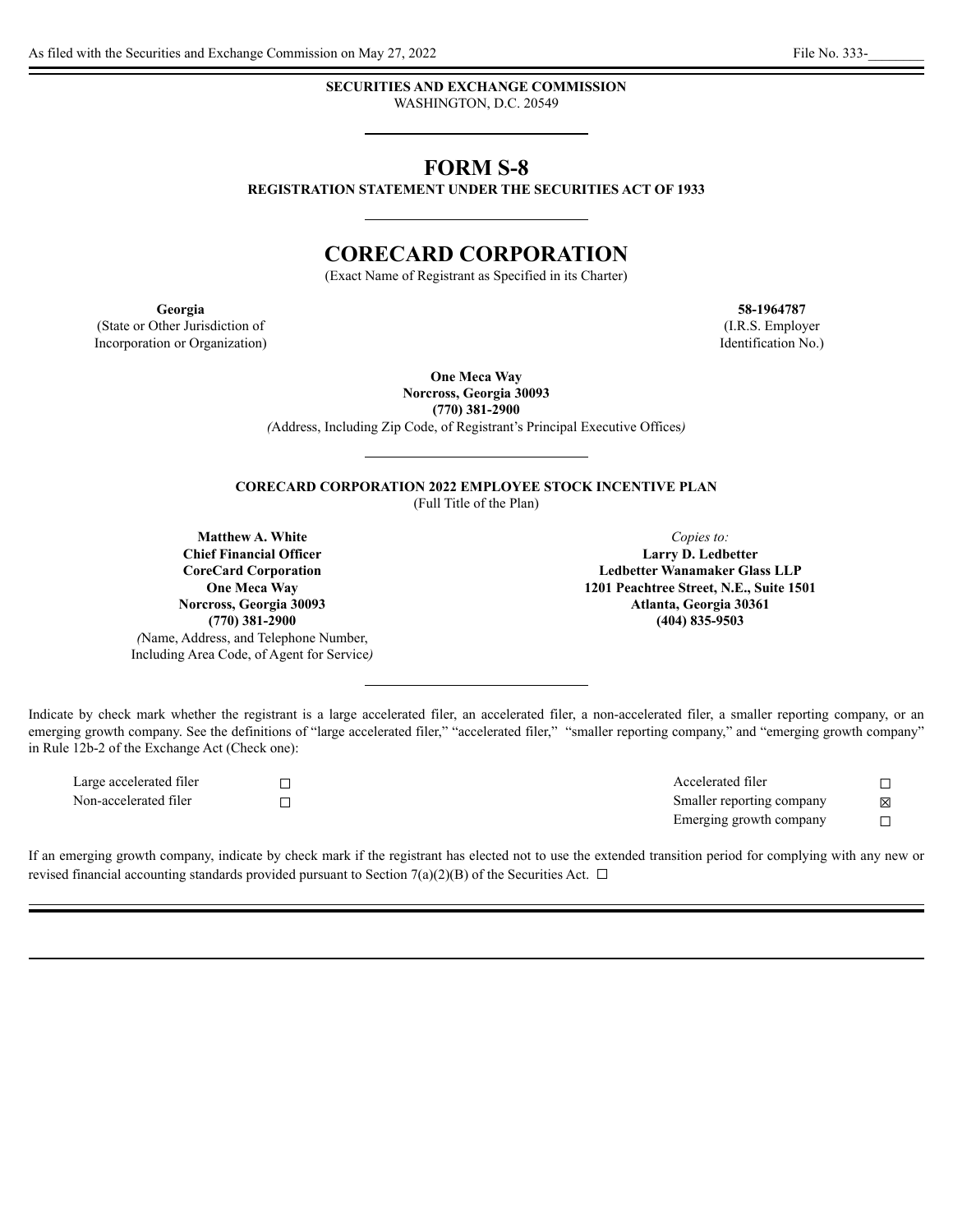#### **Part I**

#### **INFORMATION REQUIRED IN THE SECTION 10(a) PROSPECTUS**

#### **Item 1. Plan Information.\***

#### **Item 2. Registrant Information and Employee Plan Annual Information.**

\*Information required by Part I to be contained in the Section 10(a) prospectuses is omitted from this Registration Statement in accordance with Rule 428 under the Securities Act of 1933, as amended (the "Securities Act") and the Note to Part I of Form S-8.

#### **Part II**

#### **INFORMATION REQUIRED IN THE REGISTRATION STATEMENT**

#### **Item 3. Incorporation of Documents by reference.**

The reports listed below have been filed by the Registrant with the Securities and Exchange Commission (the "SEC") and are incorporated herein by reference. All of Registrant's reports filed with the SEC pursuant to Sections 13(a), 13(c), 14 and 15(d) of the Securities Exchange Act of 1934 (the "Exchange Act"), after the date of this Registration Statement and prior to filing a post-effective amendment which indicates that all securities offered hereby have been sold or which deregisters all securities then remaining unsold, shall be deemed to be incorporated by reference in this Registration Statement and to be part hereof from the date of filing of such documents.

- (a) Annual Report on Form 10-K for the year ended December 31, 2021, filed on [March](https://content.edgar-online.com/ExternalLink/EDGAR/0001437749-22-005090.html?hash=e116df749840f8b9037216f845ec4cf1b8be3e756131015c1ee4d1262ec43aa4&dest=ins20211231_10k_htm) 3, 2022;
- (b) Quarterly Report on Form 10-Q for the quarter ended March 31, 2022, filed on  $\frac{May\ 5, 2022}{,}$
- (c) Current Reports on Form 8-K filed with the SEC on [February](https://content.edgar-online.com/ExternalLink/EDGAR/0001171843-22-001029.html?hash=5b7a50d6c7576af1328966d2b97ff193b63e8cff5d0a0b2cd6b0a14c1ce53eb0&dest=f8k_021422_htm) 15, 2022, [March](https://content.edgar-online.com/ExternalLink/EDGAR/0001437749-22-005084.html?hash=1f36622dff774648d313ad91bb70a41b2bfb23c1799706848bfe6c5630f9d3df&dest=ins20220225_8k_htm) 3, 2022 and May 5, [2022](https://content.edgar-online.com/ExternalLink/EDGAR/0001171843-22-003267.html?hash=3658227949f15904574abe487d0eebca06c520230dacb7b3a0d11ebb76d42407&dest=f8k_050422_htm); and
- (d) The description of the Registrant's Common Stock contained in the Registrant's Form S-1/A filed with the SEC on June 18, [2009](https://content.edgar-online.com/ExternalLink/EDGAR/0000950123-09-013924.html?hash=b53de4f14f63e208bd03534d5606634bc911593aedbdfb24b67fb3aeeb1d6de1&dest=g18612a2sv1za_htm), and any amendment or report filed for the purpose of updating such description.

Any statement contained herein or in a document incorporated or deemed to be incorporated by reference herein shall be deemed to be modified or superseded for purposes of this Registration Statement to the extent that a statement in any subsequently filed document which also is or is deemed to be incorporated by reference herein modifies or supersedes such statement. Any such statement so modified or superseded shall not be deemed, except as so modified or superseded, to constitute a part of this Registration Statement.

#### **Item 4. Description of Securities.**

The securities to be offered are registered under Section 12 of the Exchange Act.

#### **Item 5. Interests of Named Experts and Counsel.**

Not applicable.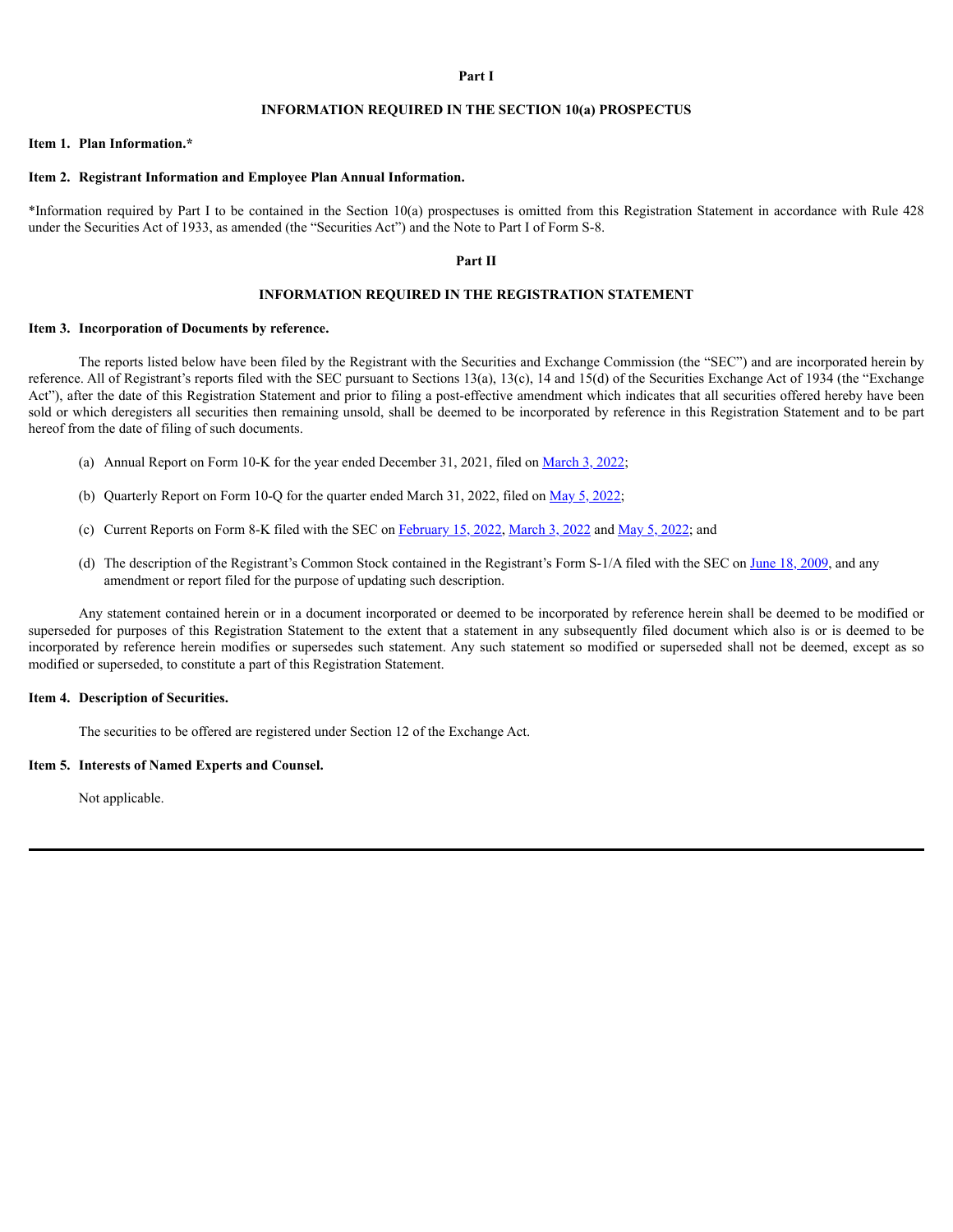#### **Item 6. Indemnification of Directors and Officers.**

The Georgia Business Corporation Code permits, and Registrant's bylaws require, Registrant to indemnify any director of the Registrant (an "Indemnified Person") who was or is a party, or is threatened to be made a party, to any threatened, pending or completed action, suit, or proceeding, whether civil, criminal, administrative, or investigative, whether formal or informal, including any action or suit by or in the right of the Registrant ("Proceeding") because he or she is or was a director, officer, employee, or agent of the Registrant, against any judgment, settlement, penalty, fine, or reasonable expenses (including, but not limited to, attorneys' fees and disbursements, court costs, and expert witness fees) incurred with respect to the Proceeding. However, Registrant will not indemnify any director who is found liable to Registrant or is subjected to injunctive relief in favor of Registrant for:

- (1) any appropriation of any business opportunity of Registrant in violation of the director's duties;
- (2) acts or omissions that involve intentional misconduct or a knowing violation of law;
- (3) paying a dividend or approving a stock repurchase in violation of Georgia law; or
- (4) any transaction from which the director derived an improper personal benefit.

Registrant's Amended and Restated Articles of Incorporation also provide that the indemnification rights contained in the Bylaws shall not be exclusive of any other right which any person may have or hereafter acquire under any provision of the articles of incorporation, bylaw, resolution or agreement specifically or in general terms approved or ratified by the affirmative vote of holders of a majority of the shares entitled to vote thereon.

Registrant has purchased and maintains liability insurance to protect its officers and directors against any liability asserted against them or incurred by them as permitted by its Bylaws and Section 14-2-858 of the Georgia Business Corporation Code. The insuring of the directors and officers is permitted whether or not Registrant would have the power to indemnify that director, officer, agent or employee under its articles of incorporation or the terms of the Georgia Business Corporation Code.

These indemnification provisions may be sufficiently broad to permit indemnification of Registrant's officers and directors for liabilities (including reimbursement of expenses incurred) arising under the Securities Act.

#### **Item 7. Exemption from Registration Claimed.**

Not applicable.

#### **Item 8. Exhibits.**

The exhibits to this Registration Statement are listed in the Exhibit Index below and incorporated by reference in this Registration Statement.

#### **Item 9. Undertakings.**

- (a) The undersigned Registrant hereby undertakes:
	- (1) To file, during any period in which offers or sales are being made, a post-effective amendment to this registration statement:
		- (i) To include any prospectus required by Section  $10(a)(3)$  of the Securities Act of 1933;

(ii) To reflect in the prospectus any facts or events arising after the effective date of the registration statement (or the most recent post-effective amendment thereof) which, individually or in the aggregate, represent a fundamental change in the information set forth in the registration statement. Notwithstanding the foregoing, any increase or decrease in the volume of securities offered (if the total dollar value of securities offered would not exceed that which was registered) and any deviation from the low or high end of the estimated maximum offering range may be reflected in the form of prospectus filed with the Commission pursuant to Rule 424(b) if, in the aggregate, the changes in volume and price represent no more than a 20 percent change in the maximum aggregate offering price set forth in the "Calculation of Registration Fee" table in the effective Registration Statement; and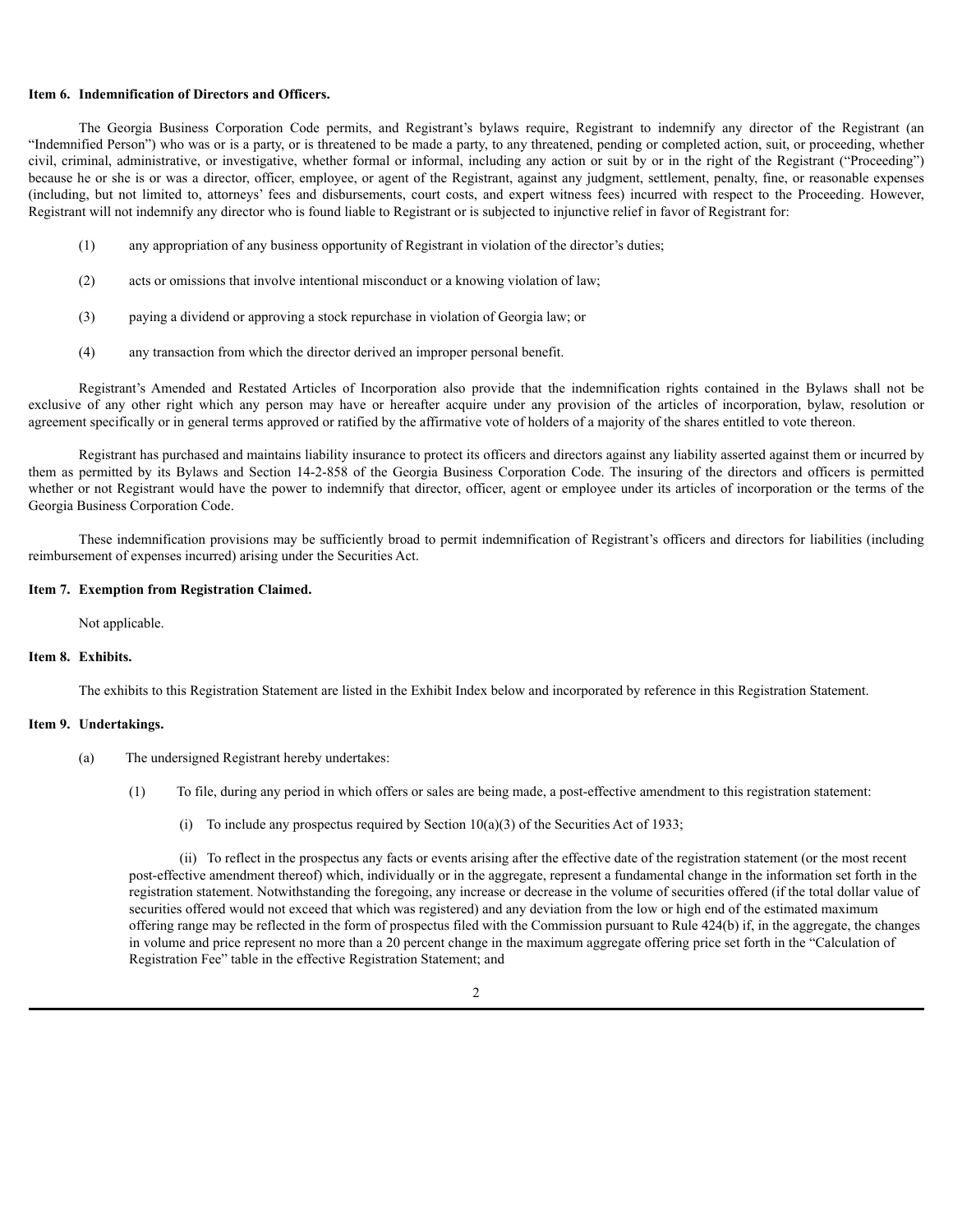(iii) To include any material information with respect to the plan of distribution not previously disclosed in the registration statement or any material change to such information in the registration statement;

*provided, however*, that paragraphs (a)(1)(i) and (a)(1)(ii) of this section do not apply if the information required to be included in a posteffective amendment by those paragraphs is contained in reports filed with or furnished to the SEC by the registrant pursuant to section 13 or section 15(d) of the Securities Exchange Act of 1934 that are incorporated by reference in this registration statement.

(2) That, for the purpose of determining any liability under the Securities Act of 1933, each such post-effective amendment shall be deemed to be a new registration statement relating to the securities offered therein, and the offering of such securities at that time shall be deemed to be the initial bona fide offering thereof.

(3) To remove from registration by means of a post-effective amendment any of the securities being registered which remain unsold at the termination of the offering.

(b) The undersigned registrant hereby undertakes that, for purposes of determining any liability under the Securities Act, each filing of the registrant's annual report pursuant to Section 13(a) or Section 15(d) of the Exchange Act that is incorporated by reference into this registration statement shall be deemed to be a new registration statement relating to the securities offered therein, and the offering of such securities at that time shall be deemed to be the initial *bona fide* offering thereof.

(c) Insofar as indemnification for liabilities arising under the Securities Act may be permitted to directors, officers or controlling persons of the registrant pursuant to the foregoing provisions, or otherwise, the registrant has been advised that, in the opinion of the SEC, such indemnification is against public policy as expressed in the Securities Act and is, therefore, unenforceable. In the event that a claim for indemnification against such liabilities (other than the payment by the registrant of expenses incurred or paid by a director, officer, or controlling person of the registrant in the successful defense of any action, suit or proceeding) is asserted by such director, officer or controlling person in connection with the securities being registered, the registrant will, unless in the opinion of its counsel the matter has been settled by controlling precedent, submit to a court of appropriate jurisdiction the question whether such indemnification by it is against public policy as expressed in the Securities Act and will be governed by the final adjudication of such issue.

3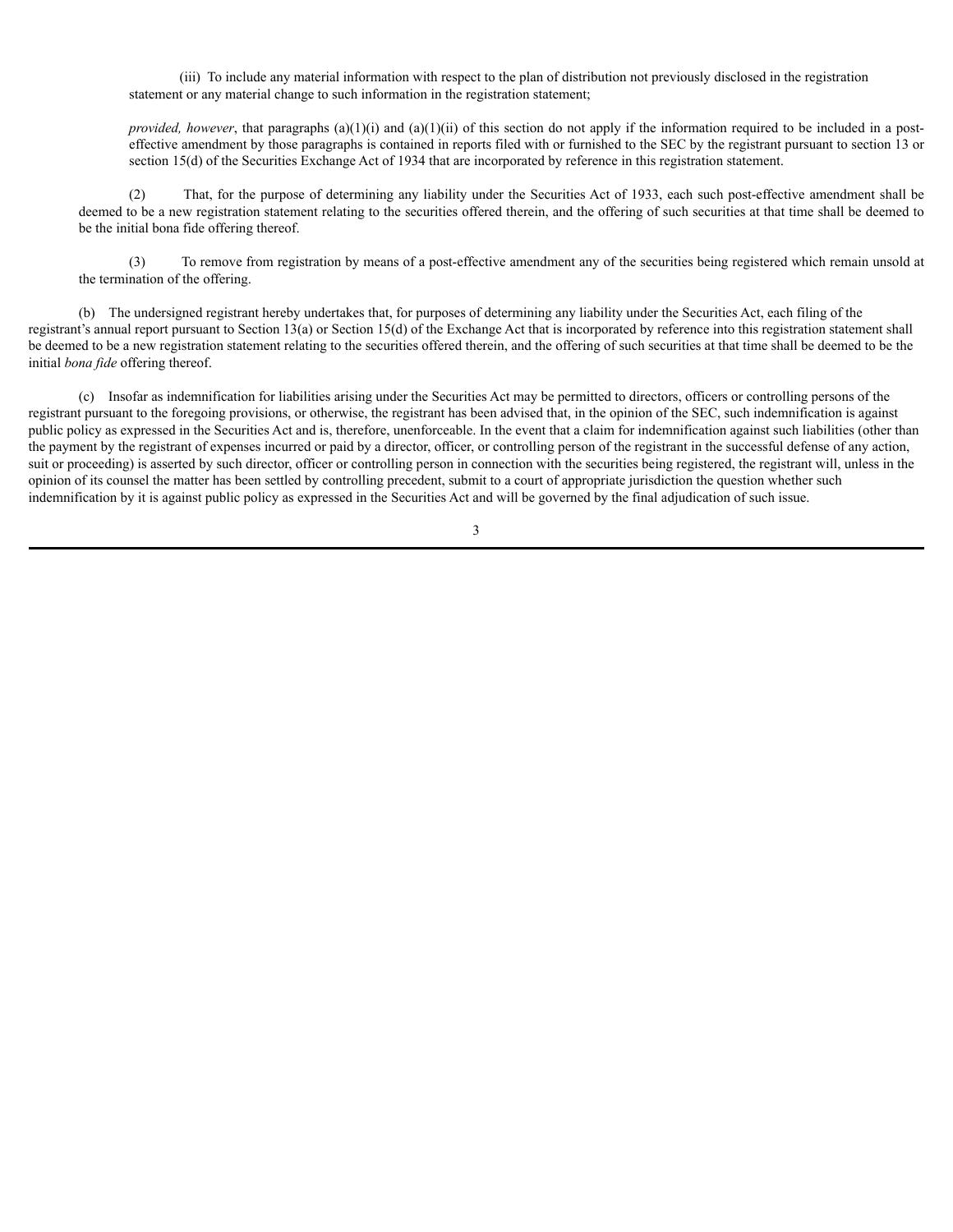## **EXHIBIT INDEX**

#### Exhibit Number Description

- 4.1 Articles of Amendment of the Articles of [Incorporation](https://content.edgar-online.com/ExternalLink/EDGAR/0001437749-21-028614.html?hash=d5f80d768be6999027a48d572f9e50e0732250b9748a1b6e9e14a4c7152ff1db&dest=ex_315099_htm) of the Registrant dated November 17, 2021. (Incorporated by reference to Exhibit 3.1 to the Registrant's Form 8-K dated December 15, 2021.)
- 4.2 Amended and Restated Articles of [Incorporation](https://content.edgar-online.com/ExternalLink/EDGAR/0000950123-11-047502.html?hash=845f00b7bd8eceb5118c756e4c7000927dcdecfb396fd3aa9b5ba6a80bdf41dd&dest=c16760exv3w1_htm) of the Registrant dated May 4, 2011. (Incorporated by reference to Exhibit 3.1 of the Registrant's Form 10-Q for the period ended March 31, 2011.)
- 4.3 Amended and Restated Bylaws of the [Registrant](https://content.edgar-online.com/ExternalLink/EDGAR/0001437749-21-028614.html?hash=d5f80d768be6999027a48d572f9e50e0732250b9748a1b6e9e14a4c7152ff1db&dest=ex_315023_htm) dated December 15, 2021. (Incorporated by reference to Exhibit 3.2 of the Registrant's Form 8-K dated December 15, 2021.)
- 5 Opinion of Ledbetter [Wanamaker](#page-6-0) Glass LLP as to the legality of the securities to be issued.
- 23.1 Consent of Ledbetter [Wanamaker](#page-6-0) Glass LLP (included in the opinion filed as Exhibit 5 hereto).
- 23.2 Consent of Nichols, Cauley & [Associates,](#page-7-0) LLC.
- 24 Powers of Attorney [\(included](#page-5-0) on signature page).
- 99.1 CoreCard [Corporation](https://content.edgar-online.com/ExternalLink/EDGAR/0001437749-22-008548.html?hash=a7519d1dec49516962a193b79f924277d6449aedbcd0f6fb031e512274ae88ae&dest=ins20220329_def14a_htm) 2022 Employee Stock Incentive Plan. (Incorporated by reference to the Registrant's 2022 Definitive Proxy Statement on Schedule 14A filed with the SEC on April 8, 2022.)
- 107 [Filing](#page-8-0) Fee Table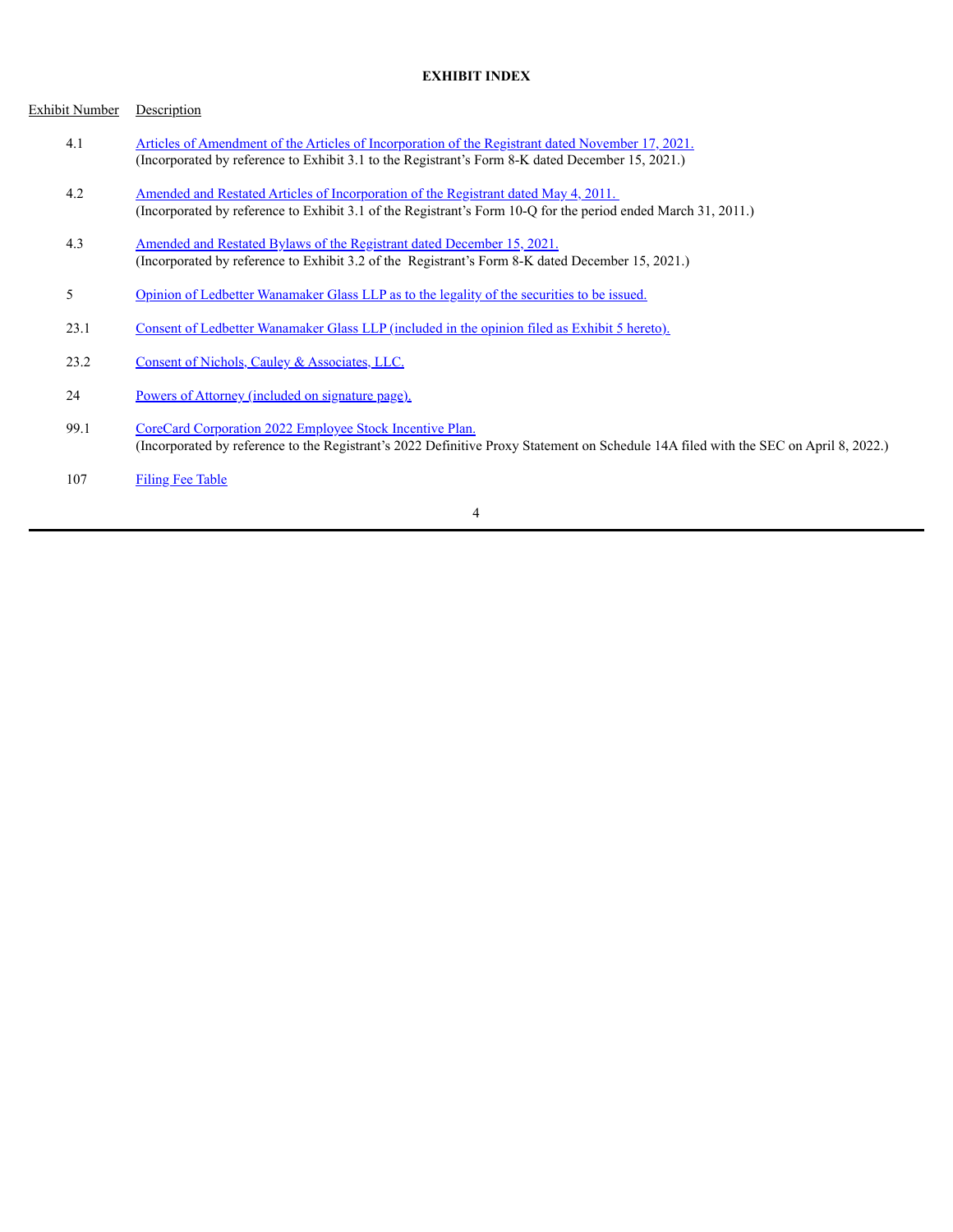#### **SIGNATURES**

Pursuant to the requirements of the Securities Act of 1933, the registrant certifies that it has reasonable grounds to believe that it meets all the requirements for filing Form S-8 and has duly caused this registration statement to be signed on its behalf by the undersigned, thereunto duly authorized, in the City of Norcross, State of Georgia, on this 27th day of May, 2022.

#### **CORECARD CORPORATION**

By: /s/ J. Leland Strange

J. Leland Strange Chairman, President and Chief Executive Officer

#### <span id="page-5-0"></span>**POWER OF ATTORNEY**

Each person whose signature appears below hereby constitutes and appoints J. Leland Strange and Matthew A. White, and each of them, any of whom may act without the joinder of the others, as his or her lawful attorneys-in-fact and agents, with full power of substitution and resubstitution for him or her and in any and all capacities, to sign any or all amendments or post-effective amendments to this registration statement, and to file the same with all exhibits hereto and other documents in connection therewith or in connection with registration of the securities under the Securities Exchange Act of 1934, as amended, with the Securities and Exchange Commission, to sign any and all applications, registration statements, notices or other document necessary or advisable to comply with the applicable state securities laws, and to file the same, together with all other documents in connection therewith, with the appropriate state securities authorities, granting unto such attorneys-in-fact and agents full power and authority to do and perform each and every act and thing requisite and necessary in connection with such matters and hereby, ratifying and confirming all that such attorneys-in-fact and agents, or his or her substitute may lawfully do or cause to be done by virtue hereof.

Pursuant to the requirements of the Securities Act of 1933, this registration statement has been signed by the following persons in the capacities and on the dates indicated:

| <b>Signature</b>                                   | <b>Title</b>                                                                               | Date<br>May 27, 2022 |  |
|----------------------------------------------------|--------------------------------------------------------------------------------------------|----------------------|--|
| $/s/J$ . Leland Strange<br>J. Leland Strange       | Chairman, President, Chief Executive Officer and Director<br>(Principal Executive Officer) |                      |  |
| /s/Matthew A. White<br>Matthew A. White            | Chief Financial Officer (Principal Financial Officer and Principal<br>Accounting Officer)  | May 27, 2022         |  |
| $/s$ /Philip H. Moise<br>Philip H. Moise           | Director                                                                                   | May 27, 2022         |  |
| /s/A. Russell Chandler<br>A. Russell Chandler, III | Director                                                                                   | May 27, 2022         |  |
| /s/Elizabeth W. Camp<br>Elizabeth W. Camp          | Director                                                                                   | May 27, 2022         |  |

5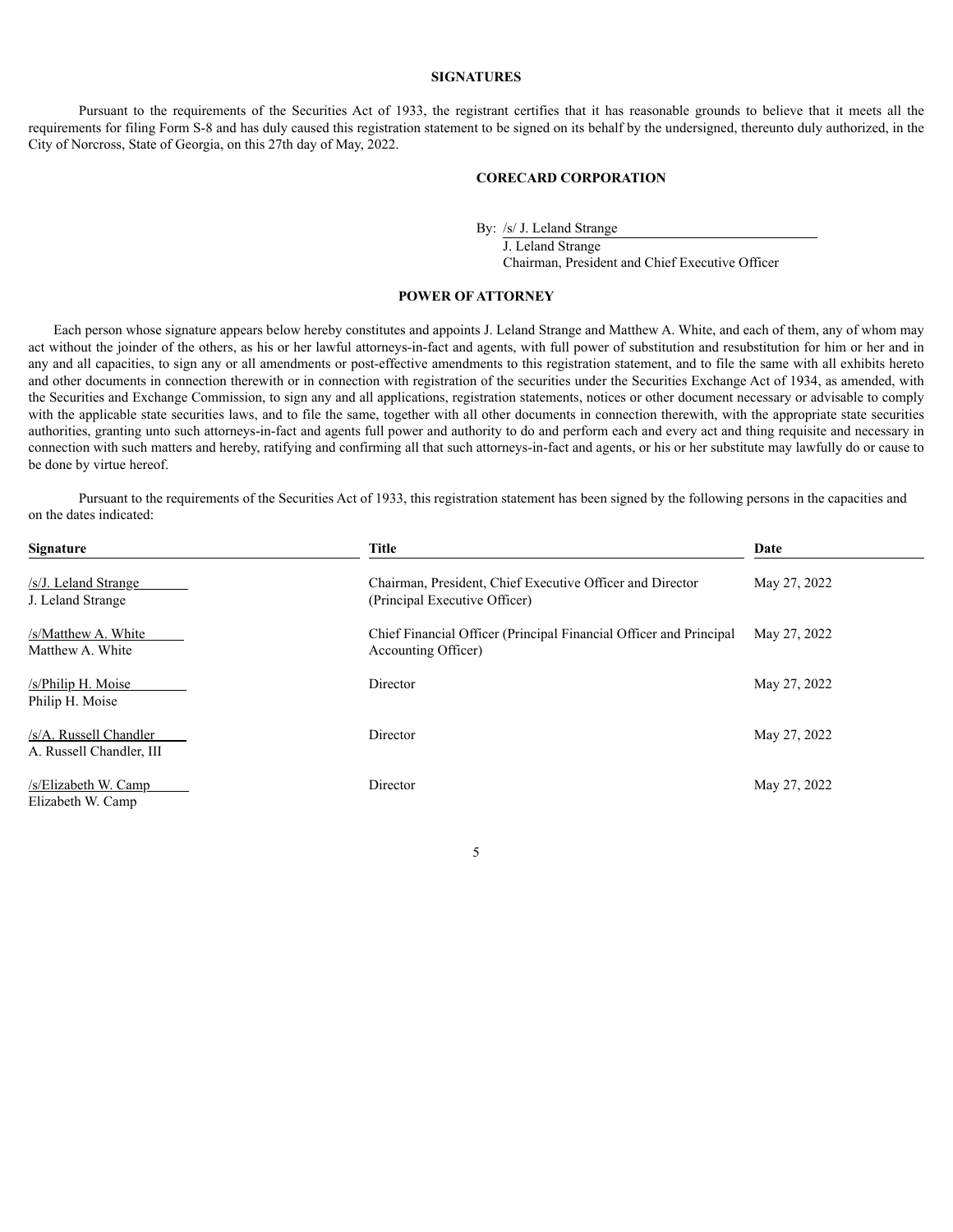<span id="page-6-0"></span>May 27, 2022

CoreCard Corporation One Meca Way Norcross, GA 30093

Ladies and Gentlemen:

This opinion letter is furnished to you in connection with the registration statement on Form S-8 (the "Registration Statement"), filed by CoreCard Corporation, a Georgia corporation (the "Company"), on the date hereof, with the Securities and Exchange Commission under the Securities Act of 1933, as amended (the "Securities Act"), for the registration of an aggregate of 750,000 shares of common stock, \$.01 par value, of the Company (the "Shares"), available for future issuance under the Company's 2022 Employee Stock Incentive Plan (the "Plan").

We are familiar with the actions taken by the Company in connection with the Plan. We have examined such certificates, documents, and records and have made such investigation of fact and such examination of law as we have deemed appropriate in order to enable us to render the opinions set forth herein. In conducting such investigation, we have relied, without independent verification, upon certificates of officers of the Company, public officials, and other appropriate persons.

Based upon and subject to the foregoing, we are of the opinion that the Shares have been duly authorized and, when the Shares have been issued in accordance with the terms of the Plan, the Shares will be validly issued, fully paid, and nonassessable.

We hereby consent to the filing of this opinion letter as an exhibit to the Registration Statement. In giving such consent, we do not thereby admit that we are in the category of persons whose consent is required under Section 7 of the Securities Act or the rules and regulations thereunder.

Very truly yours,

Ledbetter Wanamaker Glass LLP

## By: /s/ Larry D. Ledbetter

Larry D. Ledbetter, a Partner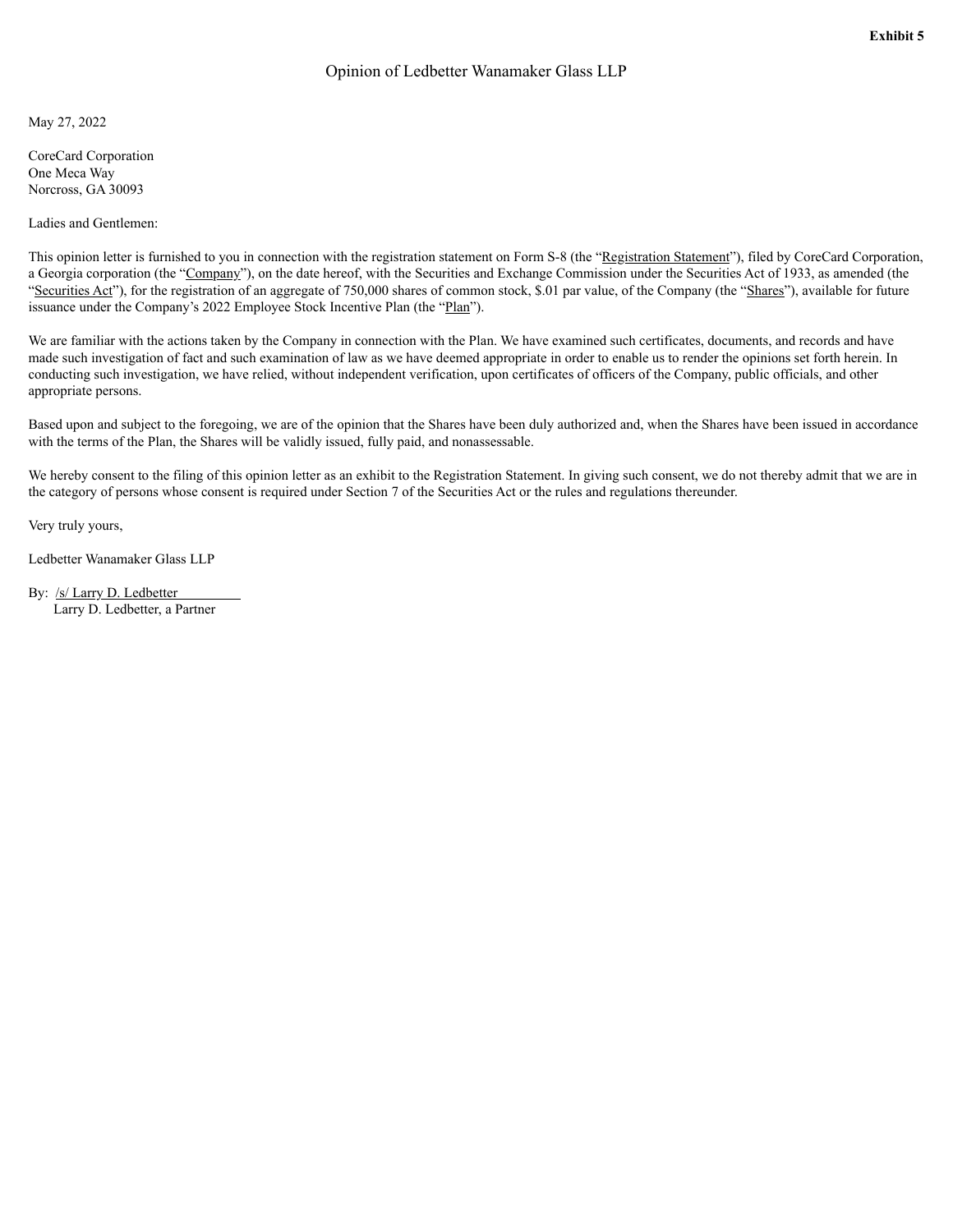## **CONSENT OF INDEPENDENT REGISTERED PUBLIC ACCOUNTING FIRM**

<span id="page-7-0"></span>CoreCard Corporation Norcross, Georgia

We hereby consent to the incorporation by reference of our report dated March 2, 2022, relating to the consolidated financial statements of CoreCard Corporation and Subsidiaries (the "Company") appearing in the Company's annual report on Form 10-K for the year ended December 31, 2021, into this Registration Statement on Form S-8 relating to the Corecard Corporation 2022 Employee Stock Incentive Plan.

/S/Nichols, Cauley & Associates, LLC

May 27, 2022 Atlanta, Georgia